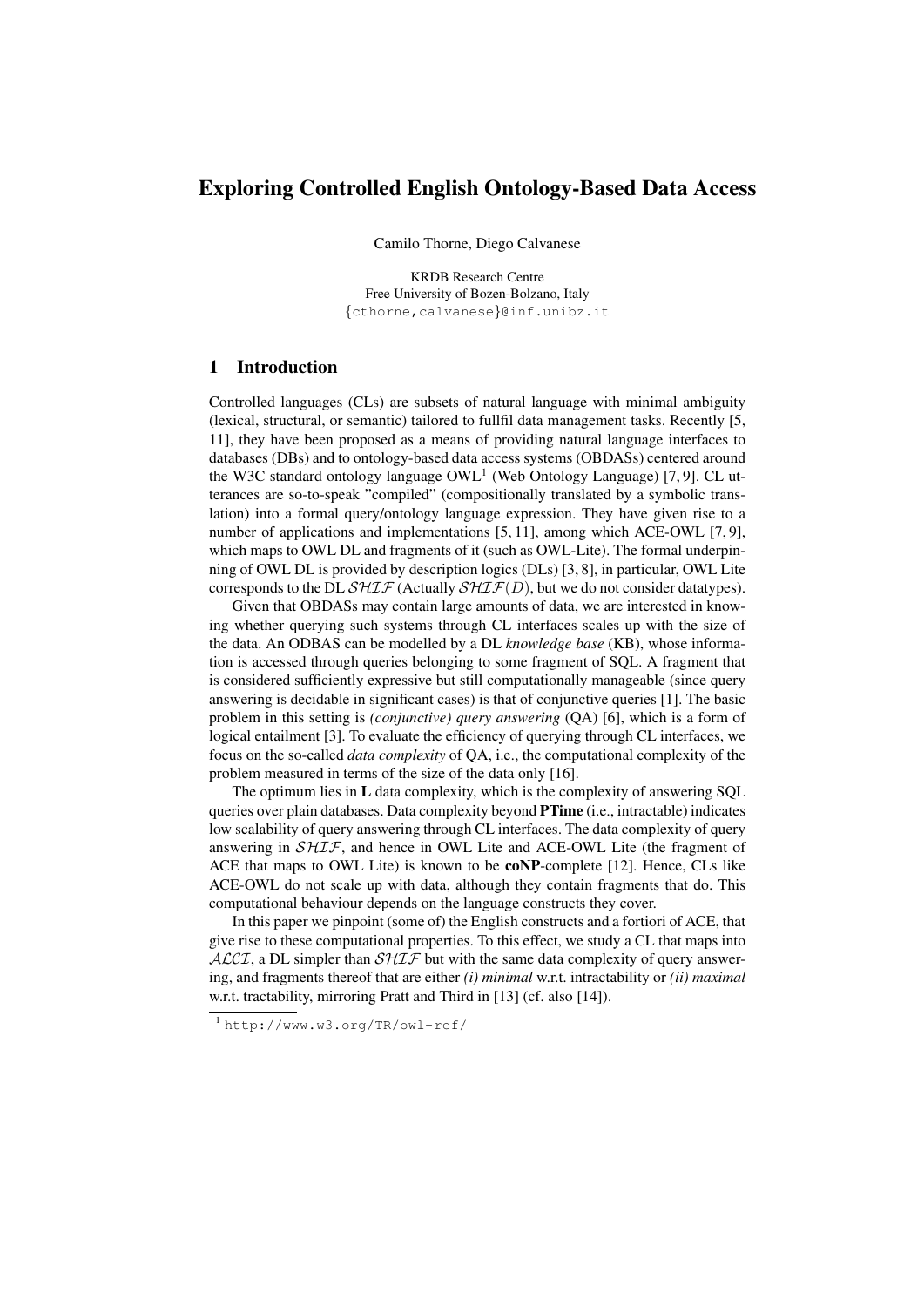### 2 QA over Ontologies

In an OBDAS, an ontology provides a conceptual view on the data stored in a database. Ontologies are formally underpinned by DLs [3], which structure the domain of discourse in terms of concepts (representing classes, i.e., sets of objects) and roles (representing binary relations between objects). We are interested in DLs of different expressiveness, ranging from *DL-Lite*<sub> $\Box$ </sub> [6] to *ALCI*. In *ALCI*, *concepts* C and *roles* R are formed according to the following syntax:

$$
R \to P \mid P^- \qquad \qquad C \to \top \mid A \mid \exists R:C \mid \neg C \mid C \sqcap C
$$

where  $A$  stands for a concept name (a unary predicate),  $P$  for a role name (a binary predicate) and  $P^-$  for its inverse. The semantics of the concept and role constructors is the standard one for DLs, see [3]. We can enrich the set of  $\mathcal{ALCI}$  concepts, modulo the following (explicit) definitions: *(i)*  $\forall R:C := \neg \exists R:\neg C$ , *(ii)*  $C \sqcup C' := \neg(\neg C \sqcap \neg C')$ ,  $(iii) \perp := \neg \top$ , and  $(iv) \exists R := \exists R : \top$ .

In a DL ontology  $O$ , intensional knowledge is specified by means of a set of (concept inclusion) *assertions* of the form  $C_l \subseteq C_r$ , stating inclusion (or IS-A) between the instances of the concept  $C_l$  on the *left* and those of the concept  $C_r$  on the *right*. In ALCI,  $C_l$  and  $C_r$  may be arbitrary concepts, while fragments of ALCI, such as *DL-Lite*<sub> $\Box$ </sub> [6], can be obtained by suitably restricting the syntax for  $C_l$  and for  $C_r$ . A *database* (DB), expressing extensional knowledge, is a finite set  $D$  of unary and binary ground atoms of the form  $A(c)$ ,  $P(c, c')$ . A *knowledge base* (KB) is a pair  $\langle \mathcal{O}, \mathcal{D} \rangle$ , where  $\mathcal O$  is an ontology and  $\mathcal D$  a DB.

As query language, we consider *conjunctive queries*, i.e., SELECT-PROJECT-JOIN SQL queries and *tree shaped conjunctive queries* (TCQs), which are those CQs that are built using only unary and binary relations and that are tree-isomorphic [12]. The *query answering* (QA) decision problem for (T)CQs and KBs is the (FOL) entailment problem stated as follows: given a KB  $\langle \mathcal{O}, \mathcal{D} \rangle$ , a sequence  $\bar{c}$  of constants and a (T)CQ q, check whether there exists a grounded substitution  $\sigma$  of the free variables of q with  $\bar{c}$ s.t.  $\mathcal{O} \cup \mathcal{D} \models q\sigma$ , i.e., whether  $\mathcal{O} \cup \mathcal{D}$  (when seen as a FOL theory) entails the grounding of q (seen as a FOL open formula) by σ. We are interested in the *data complexity* of QA, namely, in its computational complexity when we consider  $D$  as the only input of the problem.

## 3 Expressing QA in Controlled English

Given an ontology language  $\mathcal L$  and a query language  $\mathcal Q$ , to *express OA in controlled English* we: *(i)* Define a grammar  $G_{\mathcal{L}}$  and a compositional translation  $\tau(\cdot)$  for the corresponding controlled declarative fragment  $L(G_{\mathcal{L}})$  s.t.  $\tau(L(G_{\mathcal{L}})) = \mathcal{L}$ . *(ii)* Define a grammar  $G_Q$  and a compositional translation  $\tau'(\cdot)$  for the corresponding controlled interrogative fragment  $L(G_{\mathcal{Q}})$  s.t.  $\tau'(L(G_{\mathcal{Q}})) = \mathcal{Q}$ . Following formal semantics terminology we call such ontology/query language expressions the *meaning representations* (MRs) of the CL utterance.

In [4, 15], we have shown how to express the DL  $DL\text{-}Lie_{\Box}$  and TCQs, for which QA is in L [6], with the CLs Lite-English and GCQ-English, respectively. We want now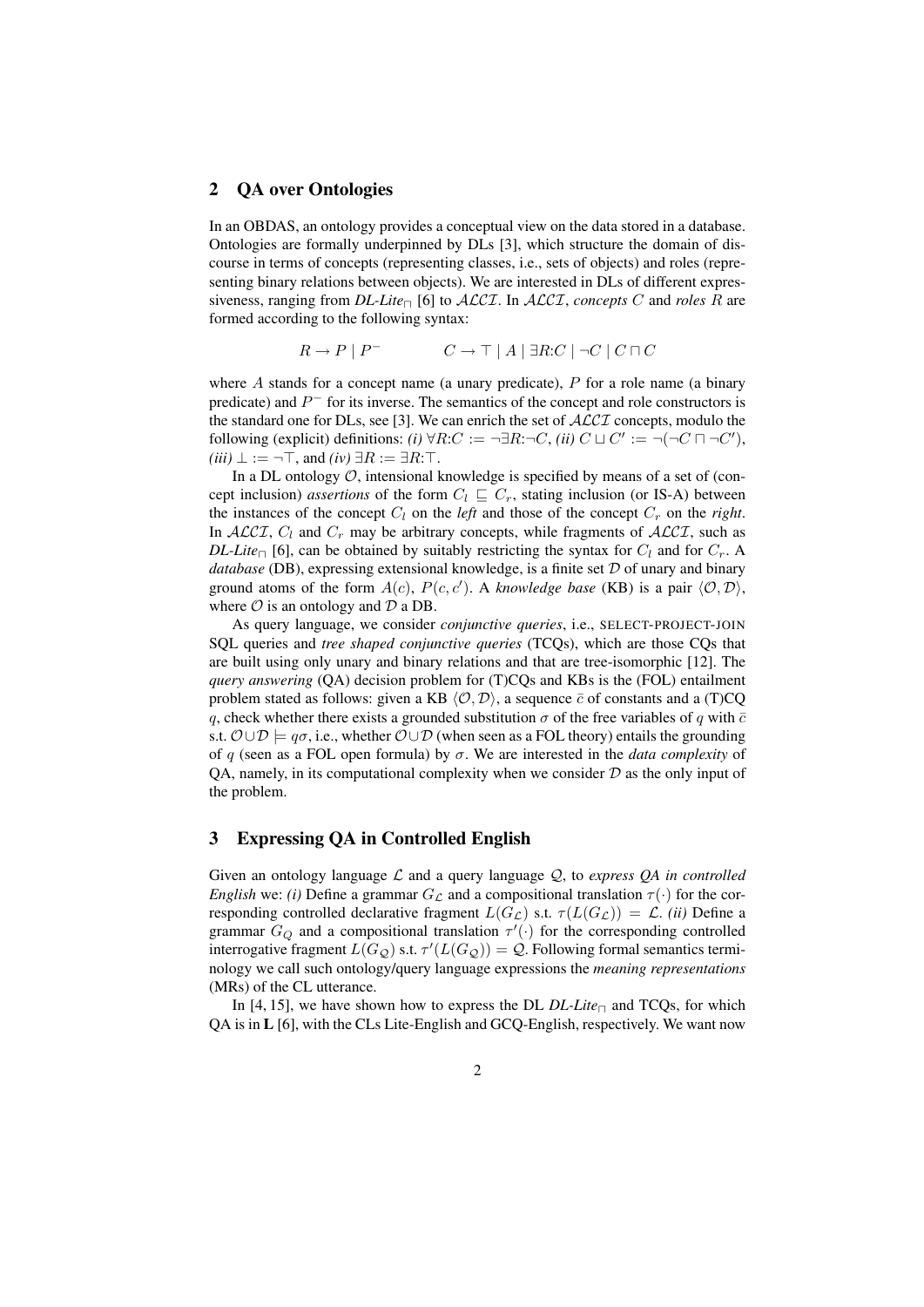| $NP \rightarrow Det Nom$                                                                                                         |                                             |                                                                              | $S \rightarrow NP VP$                                                                          |  |  |  |  |  |
|----------------------------------------------------------------------------------------------------------------------------------|---------------------------------------------|------------------------------------------------------------------------------|------------------------------------------------------------------------------------------------|--|--|--|--|--|
| $NP \rightarrow Pro$ Relp VP                                                                                                     | $VP \rightarrow$ is TV by NP                | $VP \rightarrow TV NP$<br>$VP \rightarrow$ is a Nom                          |                                                                                                |  |  |  |  |  |
| $VP \rightarrow$ is Neg TV by NP<br>$NP \rightarrow Pro$                                                                         |                                             | $VP \rightarrow is Adj$<br>$VP \rightarrow IV$                               |                                                                                                |  |  |  |  |  |
| Nom $\rightarrow$ Nom Relp VP<br>Nom $\rightarrow$ Adj Nom                                                                       |                                             | $VP \rightarrow$ is Neg a Nom<br>$VP \rightarrow$ does Neg IV                |                                                                                                |  |  |  |  |  |
| Nom $\rightarrow$ Nom Crd Nom<br>Nom $\rightarrow$ N                                                                             |                                             | $\mid$ VP $\rightarrow$ VP Crd VP                                            | $VP \rightarrow$ is Neg Adj                                                                    |  |  |  |  |  |
|                                                                                                                                  |                                             |                                                                              |                                                                                                |  |  |  |  |  |
| $   \tau(\mathbf{S}) := \tau(\mathbf{NP})(\tau(\mathbf{VP}))$                                                                    | $\tau(VP) := \tau(Crd)(\tau(VP))(\tau(VP))$ |                                                                              | $\tau(VP) := \tau(NP)(\tau(TV))$                                                               |  |  |  |  |  |
|                                                                                                                                  |                                             | $\tau(VP) := \tau(Neg)(\tau(Adj))$                                           | $\tau(VP) := \tau(Neg)(\tau(NP)(\tau(TV)))$                                                    |  |  |  |  |  |
| $\tau(VP) := \tau(Adj)$                                                                                                          |                                             | $\tau(VP) := \tau(Neg)(\tau(Nom))$<br>$\tau(VP) := \tau(Neg)(\tau(IV))$      |                                                                                                |  |  |  |  |  |
| $\tau(VP) := \tau(Nom)$                                                                                                          |                                             | $\tau(VP) := \tau(IV)$                                                       | $\tau(NP) := \tau(Pro)$                                                                        |  |  |  |  |  |
| $\tau(Nom) := \tau(N)$<br>$\tau(NP) := \tau(Det)(\tau(Nom))$<br>$\tau(NP) := \tau(Pro)(\tau(Relp)(\tau(VP)))$                    |                                             |                                                                              |                                                                                                |  |  |  |  |  |
| $\tau(Nom) := \tau(Nom)(\tau(Relp)(\tau(VP))) \ \tau(Nom) := \tau(Crd)(\tau(Nom))(\tau(Nom))\ \tau(Nom) := \tau(Adj)(\tau(Nom))$ |                                             |                                                                              |                                                                                                |  |  |  |  |  |
|                                                                                                                                  |                                             |                                                                              |                                                                                                |  |  |  |  |  |
| <b>Pro</b> $\rightarrow$ somebody $\tau$ ( <b>Pro</b> ) := $\lambda R \exists R$                                                 |                                             | $\tau(\text{Pro}) := \lambda C \cdot \lambda C' \cdot C \sqsubseteq C'$      | <b>Pro</b> $\rightarrow$ anybody                                                               |  |  |  |  |  |
| <b>Pro</b> $\rightarrow$ nobody<br>$\tau(\text{Pro}) := \lambda R. \neg \exists R$                                               |                                             | $\tau(\text{Pro}) := \lambda C \cdot \lambda C' \cdot C \sqsubseteq \neg C'$ | <b>Pro</b> $\rightarrow$ nobody                                                                |  |  |  |  |  |
| $\tau(\mathbf{Crd}) := \lambda C.\lambda C'.C \sqcup C'$<br>$Crd \rightarrow or$                                                 |                                             | $\tau(\mathbf{Crd}) := \lambda C.\lambda C'.C \sqcap C'$                     | $Crd \rightarrow and$                                                                          |  |  |  |  |  |
| $\tau(\text{Relp}) := \lambda C.\lambda C'.C:C'$<br>$Relp \rightarrow who$                                                       |                                             | $\tau(\text{Relp}) := \lambda C.C$                                           | $Relp \rightarrow who$                                                                         |  |  |  |  |  |
| $\tau(\text{Pro}) := \lambda R.\lambda C.\forall R:C$<br><b>Pro</b> $\rightarrow$ only                                           |                                             | $\tau(Neg) := \lambda C \cdot \neg C$                                        | $Neq \rightarrow not$                                                                          |  |  |  |  |  |
| $\tau(\text{Pro}) := \lambda C.C \sqsubseteq \bot$<br><b>Pro</b> $\rightarrow$ nobody                                            |                                             |                                                                              | <b>Pro</b> $\rightarrow$ everybody $\tau$ ( <b>Pro</b> ) := $\lambda C \cdot \top \sqsubset C$ |  |  |  |  |  |
| $\tau(\text{Det}) := \lambda C \cdot \lambda C' \cdot C \sqsubseteq C'$<br>$Det \rightarrow every$                               |                                             | $\tau(\text{Det}) := \lambda R. \lambda C. \exists R.C$                      | $Det \rightarrow$ some                                                                         |  |  |  |  |  |
|                                                                                                                                  |                                             | $\tau(\text{Det}) := \lambda C \cdot \lambda C' \cdot C \sqsubseteq \neg C'$ | $Det \rightarrow no$                                                                           |  |  |  |  |  |
|                                                                                                                                  |                                             |                                                                              |                                                                                                |  |  |  |  |  |

Fig. 1. The grammar  $G_{DL}$  of DL-English.

to know which fragments of ACE-OWL are *(i) maximal* w.r.t. tractable data complexity (i.e., in PTime), and hence scale up with data, and *(ii) minimal* w.r.t. intractable data complexity (i.e., coNP-hard), and hence do not scale up.

Figure 1 introduces DL-English's grammar  $G_{DL}$ . Following DL conventions [3], we associate (and hence map) the non-recursive word categories N, Adj and IV to atomic concepts. Category TV is associated to role names. Recursive constituents, by contrast, are associated to arbitrary concepts. For reasons of simplicity and space, we disregard morphology and polarity issues. We also omit specifying the (open) class of content words. An example of a sentence recognized by DL-English (we spell out its MR underneath) is:

### No man who runs some business that does not make some money is a businessman. *Man*  $\Box$  ∃*run*:(*Business*  $\Box$   $\neg$ ( $\exists$ *make*:*Money*))  $\sqsubseteq$   $\neg$ *Businessman*

We now turn to the computational properties of each of the constructs *in isolation* of DL-English. We do it by essentially restricting the kind of *right* (i.e., Cr) and *left*  $(i.e., C<sub>l</sub>)$  concepts we may express. All utterances comply with the sentence patterns

"every 
$$
\alpha_l \alpha_r
$$
" and "everybody who  $\alpha_l \alpha_r$ ".

The constituents  $\alpha_l$  and  $\alpha_r$  map to, respectively, left and right concepts, while sentences map to IS-A assertions of the form  $C_l \sqsubseteq C_r$ . We consider in this paper only 8 out of all possible combinations obtained by allowing in  $C_l$  and  $C_r$  some subset of the DL constructs in the upper part of Figure 2, giving rise to the family  ${IS-A<sub>i</sub>}<sub>i∈[0,7]</sub>$  of CLs shown in Figure 2. The basic kind of assertion they all express is IS-A among atomic concepts, viz.,  $A \sqsubseteq A'$ , captured by IS-A<sub>0</sub>.

The complexity result for  $IS-A_0$  follow from the fact that Lite-English subsumes it. For all the other fragments, the complexity lower bounds follow from the results in [6]. The upper bounds for the CLs IS-A<sub>i</sub>, for  $i \in \{2, 3, 4\}$ , follow from results by [10] for the DL  $\mathcal{EL}$ , which subsumes the DL assertions they express. Membership in NL for IS-A<sub>1</sub> follows by reducing QA over IS-A<sub>1</sub> KBs to linear datalog program evaluation, which is well-known to be in NL (w.r.t. data complexity) [1].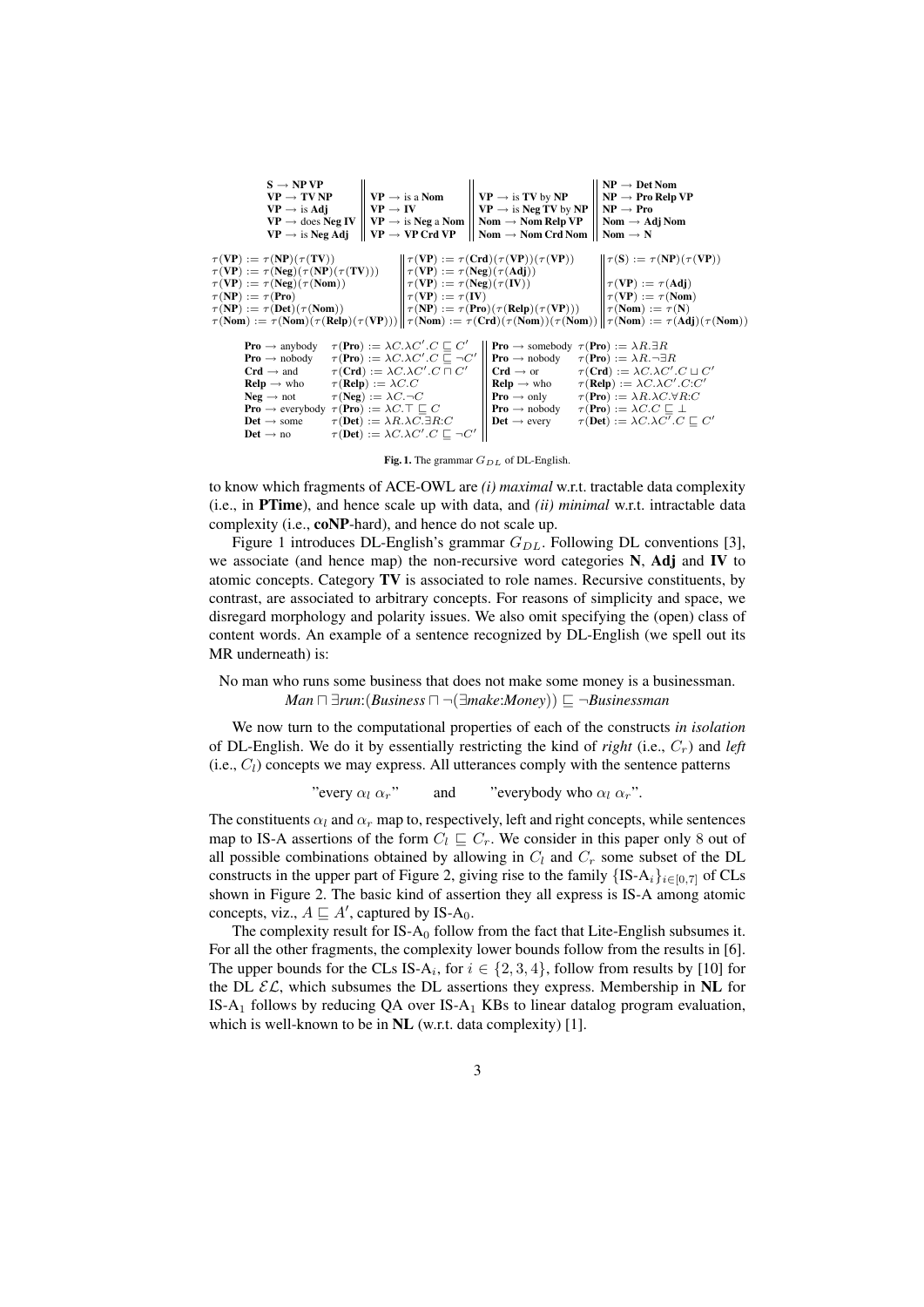| Concept $C_f$                                                                                      |                                                                                    | Constituent $\alpha_f$                                                                                                                                                                                                  |                                                                                                                                                                                                 | <b>Grammar Rules</b>                                                                                                                                                                                                                                                                        |                        |  |  |
|----------------------------------------------------------------------------------------------------|------------------------------------------------------------------------------------|-------------------------------------------------------------------------------------------------------------------------------------------------------------------------------------------------------------------------|-------------------------------------------------------------------------------------------------------------------------------------------------------------------------------------------------|---------------------------------------------------------------------------------------------------------------------------------------------------------------------------------------------------------------------------------------------------------------------------------------------|------------------------|--|--|
| $\overline{A}$<br>$\exists P:A$<br>$\exists P^-:A$<br>$\forall P:A$                                |                                                                                    | Nom $_f$ , VP $_f$<br><b>TV</b> some <b>Nom</b> <sub>f</sub> , <b>TV</b> somebody who $VP_f$<br>TV by some Nom $_f$ , TV by somebody who VP $_f$<br><b>TV</b> only $\mathbf{VP}_f$ , <b>TV</b> only who $\mathbf{VP}_f$ |                                                                                                                                                                                                 | $\mathbf{VP}_f \rightarrow \text{is a } \mathbf{Nom}_f \mid \mathbf{IV} \mid \text{is Adj}$<br>$\text{Nom}_f \rightarrow \text{N}$                                                                                                                                                          |                        |  |  |
| $\exists P$                                                                                        |                                                                                    | TV something, TV somebody                                                                                                                                                                                               |                                                                                                                                                                                                 |                                                                                                                                                                                                                                                                                             |                        |  |  |
| $A_1\sqcap\cdots\sqcap A_n$                                                                        | Adj Nom $_f$ , Nom $_f$ who VP $_f$<br>Nom $_f$ and Nom $_f$ , VP $_f$ and VP $_f$ |                                                                                                                                                                                                                         | $\overline{VP}_f \rightarrow$ is a Nom $_f \mid IV \mid$ is Adj $\mid VP_f$ and $VP_f$<br>$\text{Nom}_f \rightarrow \text{N} \mid \text{Adj} \text{Nom}_f \mid \text{Nom}_f$ and $\text{Nom}_f$ |                                                                                                                                                                                                                                                                                             |                        |  |  |
| $A_1 \sqcup \cdots \sqcup A_n$                                                                     |                                                                                    | $VP_f$ or $VP_f$                                                                                                                                                                                                        |                                                                                                                                                                                                 | $\overline{\mathbf{VP}_f \rightarrow \text{is a } \mathbf{Nom}_f \mid \mathbf{IV} \mid \text{is } \mathbf{Adj} \mid \mathbf{VP}_f \text{ and } \mathbf{VP}_f}$<br>$\frac{\text{Nom}_f \rightarrow \text{N} \mid \text{Nom}_f \text{ and } \text{Nom}_f}{\text{Nom}_f \rightarrow \text{N}}$ |                        |  |  |
| $\neg A$                                                                                           |                                                                                    | is not Adj, does not IV, is not a Nom $_f$                                                                                                                                                                              |                                                                                                                                                                                                 |                                                                                                                                                                                                                                                                                             |                        |  |  |
| Fragment                                                                                           |                                                                                    | <b>Assertions</b>                                                                                                                                                                                                       |                                                                                                                                                                                                 | Sample Sentence(s)                                                                                                                                                                                                                                                                          | <b>Data Complexity</b> |  |  |
| $IS-A0$                                                                                            |                                                                                    | $A \sqsubset A_1 \sqcap \cdots \sqcap A_n$                                                                                                                                                                              |                                                                                                                                                                                                 | every businessman is a cunning man                                                                                                                                                                                                                                                          | in $L$                 |  |  |
| $IS-A_1$                                                                                           |                                                                                    | $A \sqsubset \forall P:A$                                                                                                                                                                                               |                                                                                                                                                                                                 | every herbivorous eats only herbs                                                                                                                                                                                                                                                           | NL-complete            |  |  |
| $IS-A2$                                                                                            |                                                                                    | $A_1 \sqcap \cdots \sqcap A_n \sqsubseteq \forall P: (A_1 \sqcap \cdots \sqcap A_m)$                                                                                                                                    |                                                                                                                                                                                                 | every Italian man drinks only strong coffee                                                                                                                                                                                                                                                 | PTime-complete         |  |  |
| $IS-A_3$                                                                                           |                                                                                    | $\exists P:A \sqsubset A_1 \sqcap \cdots \sqcap A_n$                                                                                                                                                                    |                                                                                                                                                                                                 | anybody who murders some person<br>is a heartless killer,                                                                                                                                                                                                                                   | PTime-complete         |  |  |
|                                                                                                    |                                                                                    | $\exists P^-: A \sqsubset A_1 \sqcap \cdots \sqcap A_n$                                                                                                                                                                 | anybody who is loved by some person                                                                                                                                                             |                                                                                                                                                                                                                                                                                             |                        |  |  |
|                                                                                                    |                                                                                    | $\frac{A \sqsubseteq \exists P}{A_1 \sqcap \cdots \sqcap A_n \sqsubseteq A_1 \sqcap \cdots \sqcap A_m}$                                                                                                                 |                                                                                                                                                                                                 | every driver drives something                                                                                                                                                                                                                                                               |                        |  |  |
| $IS-A_4$                                                                                           |                                                                                    | $\exists P(A_1 \sqcap \cdots \sqcap A_n) \sqsubset A_1 \sqcap \cdots \sqcap A_m$                                                                                                                                        | every cruel man is a bad man,<br>anybody who runs some bankrupt company<br>is a bad businessman                                                                                                 | PTime-complete                                                                                                                                                                                                                                                                              |                        |  |  |
| $IS-A5$                                                                                            |                                                                                    | $\forall P:A \sqsubset A_1 \sqcap \cdots \sqcap A_n$                                                                                                                                                                    |                                                                                                                                                                                                 | anybody who values only money is a<br>greedy person                                                                                                                                                                                                                                         | coNP-complete          |  |  |
| $IS-A6$                                                                                            |                                                                                    | $A \sqsubset A_1 \sqcup \cdots \sqcup A_n$                                                                                                                                                                              |                                                                                                                                                                                                 | every mammal is male or is female                                                                                                                                                                                                                                                           | coNP-complete          |  |  |
| $IS-A7$                                                                                            |                                                                                    | $\neg A \sqsubset A_1 \sqcap \cdots \sqcap A_n$                                                                                                                                                                         |                                                                                                                                                                                                 | anybody who is not selfish is a reasonable<br>person                                                                                                                                                                                                                                        | coNP-complete          |  |  |
| Lite English    EL-English<br>$  $ ACE-OWL<br>$  $ DL-English                                      |                                                                                    |                                                                                                                                                                                                                         |                                                                                                                                                                                                 |                                                                                                                                                                                                                                                                                             |                        |  |  |
| PTime-complete    coNP-complete    coNP-hard<br><b>Data Complexity</b><br>$\overline{\text{in L}}$ |                                                                                    |                                                                                                                                                                                                                         |                                                                                                                                                                                                 |                                                                                                                                                                                                                                                                                             |                        |  |  |

**Fig. 2.** The  $\{IS-A_i\}_{i\in[0,7]}$  fragments and DL-English, where  $f \in \{l, r\}$  and IS-A<sub>i</sub>, for all  $i > 0$ , contains also the assertions of IS-A0.

We can now individuate the constructs of DL-English, and a fortiori of any CL expressing a coNP-hard ontology language such as  $\mathcal{SHIF}$  (as does ACE-OWL) that negatively affect the scalability of CL interfaces to ODBASs, namely:

- "only" in subject position (coNP-hardness of IS-A<sub>5</sub>),
- disjunction in predicate position (coNP-hardness of IS- $A_6$ ),
- negation in subject position (coNP-hardness of IS-A<sub>7</sub>).

They also allow us to identify *maximal* CLs contained in DL-English (and a fortiori ACE-OWL) w.r.t. scalability (i.e., tractable data complexity). By merging the (tractable) fragments IS-A<sub>i</sub>, for  $i \leq 4$ , we essentially express the  $\mathcal{ELI}$  ontology language, with syntax (notice that the assertion  $A \sqsubseteq \forall P:A'$  is equivalent to  $\exists P^{-}: A \sqsubseteq A'$ ):

$$
R \to P \mid P^- \qquad \qquad C \to \top \mid A \mid \exists R:C \mid C \sqcap C
$$

That is, the DL where negation- and disjunction free existential concepts are allowed to arbitrarily nest on *both* sides of  $\Box$ . ELI induces a **PTime**-complete fragment of DL-English, that we term EL-English, which captures most of the constraints and axioms of real-world large-scale biomedical ontologies such as GALEN or SNOWMED [2]. We can define EL-English top-down pretty easily by removing from  $G_{DL}$  the grammar rules for negation, disjunction, and universal quantification, and the negative function words. In such a CL arbitrary sentence subordination (and relatives), in combination